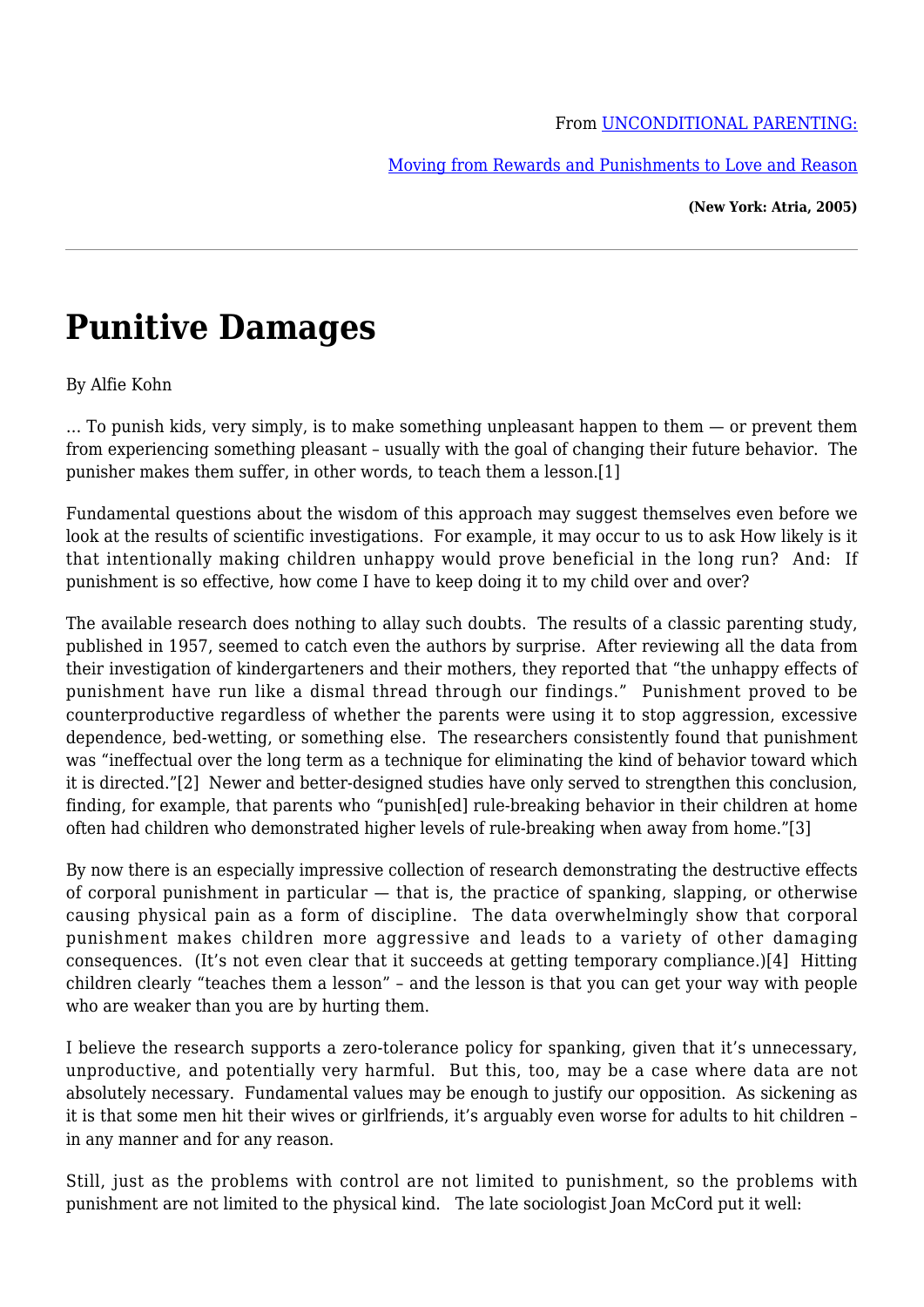If parents and teachers were to substitute non-physical punishments for physical ones, they might avoid teaching children to hit, punch, and kick; yet, they would nevertheless perpetuate the idea that giving pain is a legitimate way to exercise power. . . . The consequences could be no less undermining of compassion and social interests.[5]

The problem, in other words, rests with the idea of forcing children to undergo something unpleasant. The unpleasantness can consist of physical assault, deprivation of affection or attention, humiliation, isolation, or anything else.

This is worth emphasizing, first of all, because even some writers who firmly oppose corporal punishment seem to take on faith that other sorts of punishment are harmless or even necessary. (Three shining exceptions, who have written eloquently on the problems with the very idea of punishment, are Thomas Gordon, Haim Ginott, and William Glasser.)

A number of consultants, meanwhile, have responded to the understandable reluctance of many parents to use punitive tactics by repackaging them as "consequences." In some cases, the change is purely semantic, the implication being that a friendlier name will make the same practices less offensive. But sometimes we're told that if the punishments are less severe, or "logically" related to the misbehavior, or clearly spelled out in advance, then they're OK to use – and, indeed, shouldn't be considered punishments at all.

I don't buy it. More important, I don't think kids buy it. While it's certainly true that a bad thing can be made worse by adding such elements as unpredictability or lack of clarity – or by really overdoing it or being excessively nasty — these aren't the main reasons that punishment has the effects it does.

Announcing how we plan to punish children ("Remember: if you do x, then I'll do y to you") may salve our conscience because we gave them fair warning, but all we've really done is threaten them. We've told them in advance exactly how we'll make them suffer if they fail to obey. This communicates a message of distrust ("I don't think you'll do the right thing without the fear of punishment"), leads kids to think of themselves as complying for extrinsic reasons, and emphasizes their powerlessness. All the destructive effects predicted by logic, experience, and research are likely to follow regardless of these minor modifications – and regardless of whether we call punishment by a different name.[6]

Sometimes parents are advised to use a time-out instead of spanking their kids — as though these were the only two options available. The reality, as we saw in an earlier chapter, is that both of these tactics are punitive. They differ only with respect to whether children will be made to suffer by physical or emotional means. If we were forced to choose one over the other, then, sure, timeouts are preferable to spankings. For that matter, spanking kids is preferable to shooting them, but that's not much of an argument for spanking.

Another version of what might be called Punishment Lite is known as "natural consequences," in which parents are invited to discipline by inaction – that is, by refusing to help. If a child is late for dinner, we're supposed to let her go hungry. If she leaves her raincoat at school, we're supposed to let her get wet the following day. This is said to teach her to be more punctual, or less forgetful, or whatever. But the far more powerful lesson that she's likely to take away is that we could have helped — but didn't. "When you stand by and let bad things happen, your child experiences the twin disappointments that something went wrong and you did not seem to care enough about her to lift a finger to help prevent the mishap. The 'natural consequences' approach is really a form of punishment."[7]

One of the most striking features of punishment  $-$  any punishment  $-$  is the way it creates a vicious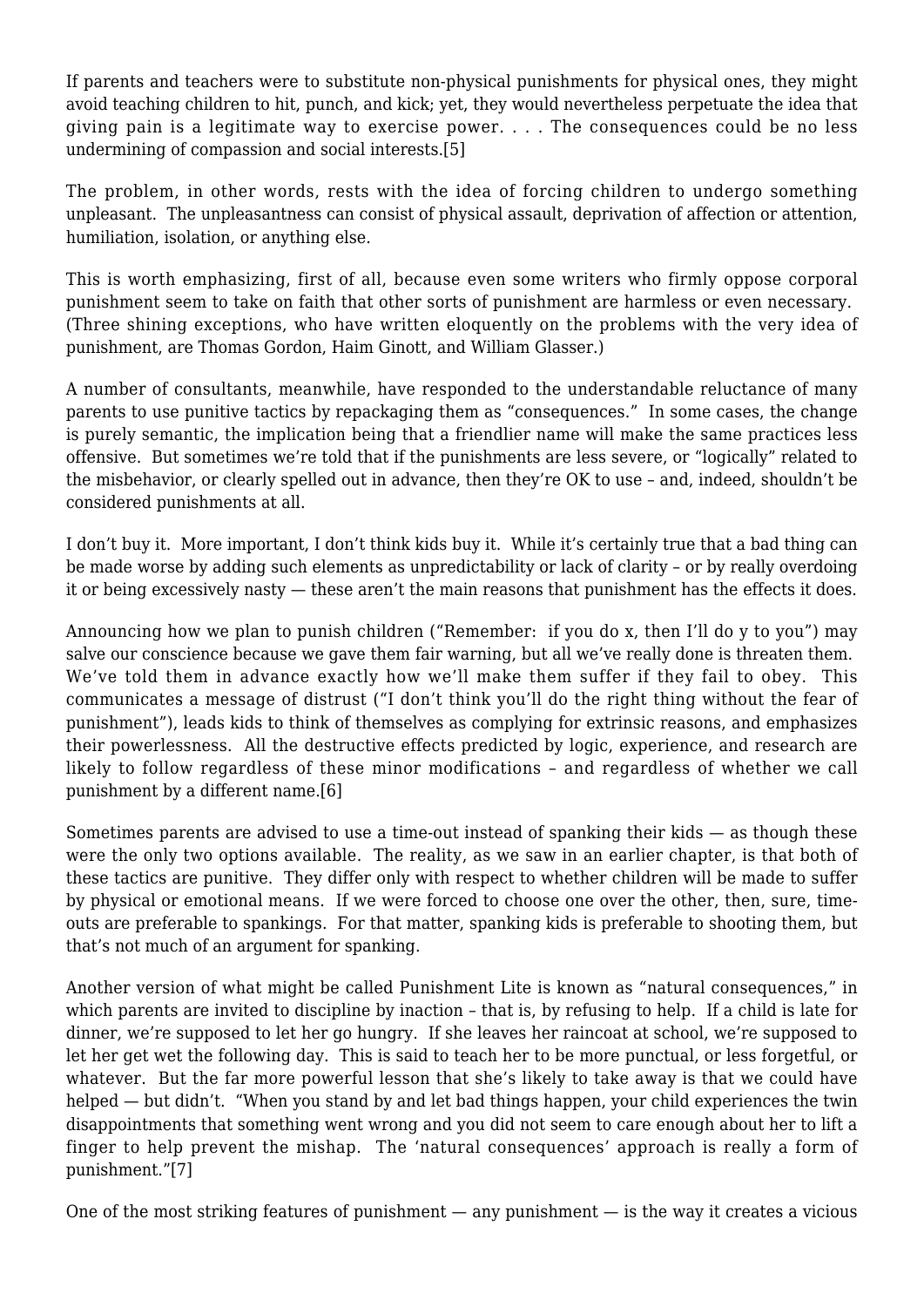circle for all concerned, very much like what we find with love withdrawal and positive reinforcement. No matter how many times we've watched as the child being punished lashes out in anger or pain, no matter how many times a punitive intervention fails to bring about any improvement (and, more likely, actually makes things worse), we may assume that the only possible response is to punish again – perhaps even upping the ante. Interestingly, research finds the worst effects aren't due to the parent's initial intervention but rather to the use of punishment after the child fails to comply with the first request. It's the reactive use of punishment, the choice to employ it once we've already locked horns with the child, that proves most worrisome. Therefore, it's most important to refrain from punishing precisely when we're most angry or frustrated.[8]

The more important vicious circle, however, takes place not at the time we confront a child, but over time — that is, as events play out over many years. Repeatedly punishing a young child may help to turn him into a defiant adolescent, yet we're advised to continue, and even intensify, the punishing: ground the disobedient teenager, cut off his allowance, use our power to make him act responsibly. The more this strategy fails, the more we assume the problem is with the child, rather than with the strategy itself. And if we do stop to reconsider what we're doing, we assume we've just been implementing it ineffectively – as opposed to realizing the trouble is with the whole idea of making children suffer to teach them a lesson. Ginott was absolutely right: "Misbehavior and punishment are not opposites that cancel each other; on the contrary, they breed and reinforce each other."[9]

## Why Punishment Fails

That punishing kids doesn't work is very difficult to deny in light of all the available evidence. Why it doesn't work is harder to say with certainty. Nevertheless, we can hazard some guesses.

\* It makes people mad. Like other forms of control, the use of punitive consequences often enrages whoever is on the receiving end, and the experience is doubly painful because he or she is powerless to do anything about it. What history teaches us about nations echoes what psychology teaches us about individuals: Given a chance, those who feel like victims may eventually become victimizers.

\* It teaches power. The example that corporal punishment sets for children is violence – that is, the use of force to solve problems. In fact, though, all punishment teaches something similar. Children may or may not learn the lesson we had in mind when we punished them ("Don't do x again"). But they'll surely learn that when the most important people in their lives, their role models, have a problem, they try to solve it by using power to make the other person unhappy so he or she will be forced to capitulate. Punishment not only makes a child angry; it "simultaneously provides him with a model for expressing that hostility outwardly."[10] In other words, it teaches that might makes right.

\* It eventually loses its effectiveness. As kids grow older, it becomes harder and harder to find things to do to them that will be sufficiently unpleasant. (By the same token, it becomes increasingly difficult to find rewards that are sufficiently appealing.) At some point, your threats begin to sound hollow and your kids just shrug off "You're grounded!" or "No allowance for you this week!" This doesn't prove that kids are tough or obstinate, nor does it mean that you need help devising more diabolical ways to make them suffer. Rather, what it suggests is that trying to help kids become good people by punishing them for doing bad things may have been a foolish strategy from the beginning.

Think about it this way: When young children wonder why they should be nice or resist certain temptations, parents have a choice. They can draw upon the respect and trust they've cultivated by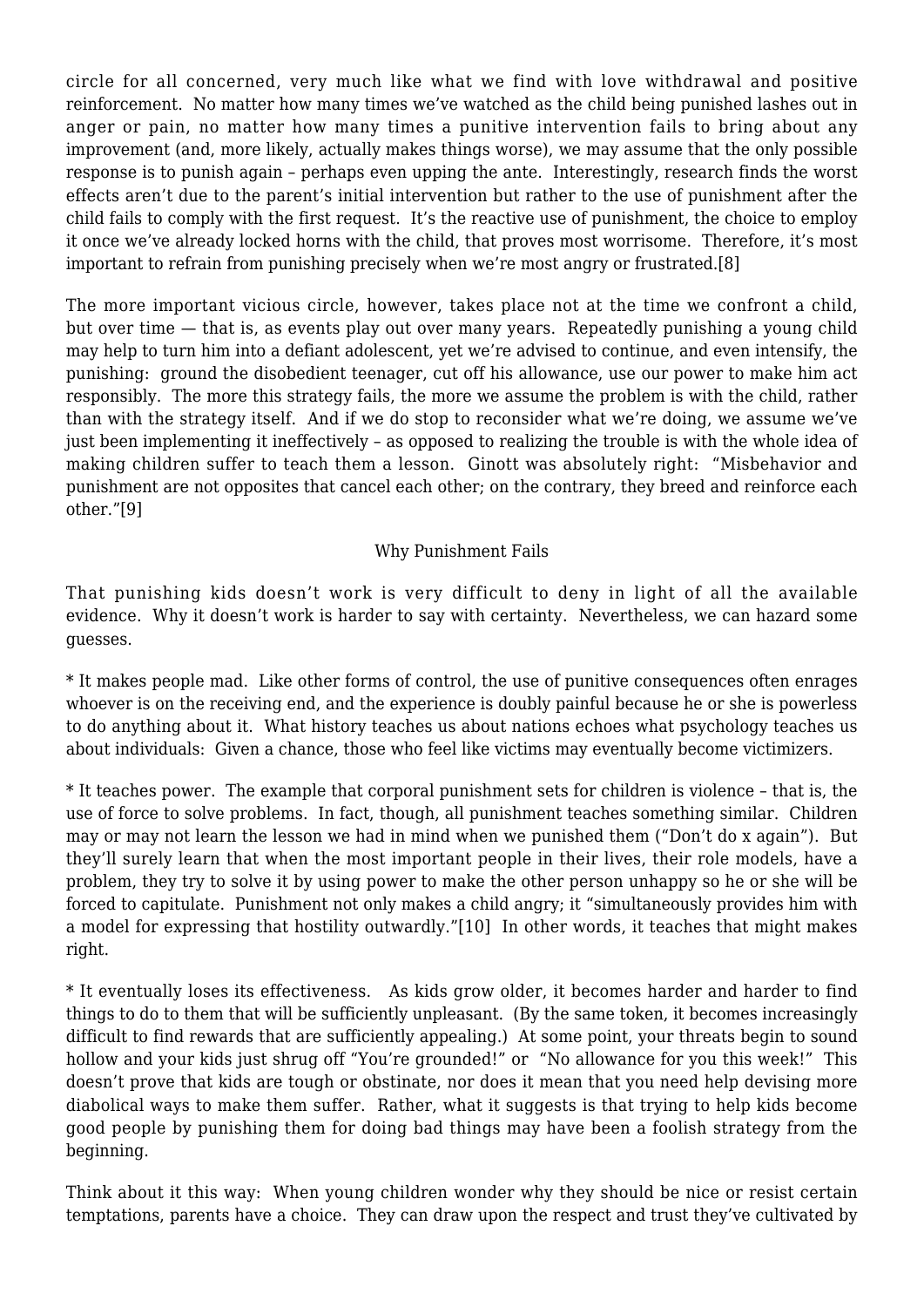loving their kids unconditionally, using reason and persuasion to explain how doing this thing rather than that thing is likely to affect other people. Or they can just appeal to naked power: "If you don't cut that out, you'll be punished."

The problem with the latter approach is that once your power begins to  $e^{i\phi}$  – and it will – you've got nothing left. As Thomas Gordon pointed out, "The inevitable result of consistently employing power to control [your] kids when they are young is that [you] never learn how to influence." The more you rely on punishment, therefore, "the less real influence you'll have on their lives."[11]

\* It erodes our relationships with our kids. When we punish, we make it very hard for our children to regard us as caring allies, which is vital for healthy development. Instead, we become (in their eyes) enforcers to be avoided. Very young children begin to wrap their minds around the fact that their parents, those huge all-powerful people on whom they are totally dependent, occasionally make them miserable on purpose. Those giants who hold me and rock me and feed me and kiss away my tears sometimes go out of their way to take away things I like, or make me feel unworthy, or hit me on the backside (even though they keep telling me I'm always supposed to "use my words"). They tell me they're acting this way because of something or other that I did, but all I know is now I'm not sure I can trust them or feel completely safe with them. I'd be pretty stupid to admit to them that I'm angry, or that I did something bad, because I've learned that I might be given a time-out or talked to in a voice that has all the love drained out of it or even smacked. I'd better keep my distance.

\* It distracts kids from the important issues. Suppose a child is told that, because he just punched his brother, he has to go to his room and miss his favorite TV program. Let's peek in on him, sitting on his bed. What do you imagine is going through his mind? If your guess is that he's been reflecting on his actions, perhaps saying to himself thoughtfully, "Y'know, now I see that hurting people is wrong" – then, by all means, keep sending your kids to their rooms whenever they misbehave.

If, however, like anyone who has ever spent time with a real child (or has ever been one, for that matter) you find that scenario laughably improbable, then why would you ever impose this – or any other – punishment? The idea that time-outs are an acceptable form of discipline because they give kids time to think things over is based on an absurdly unrealistic premise. More generally, punishment doesn't lead children to focus on what they've done, much less on why they did it or what they should have done instead. Rather, it leads them to think about how mean their parents are and maybe how they're going to get their revenge (on the kid who got them into trouble).

Above all, they're likely to focus on the punishment itself: how unfair it was and how to avoid it next time. Punishing kids – with the threat that you'll do so again if they displease you in the future  $-$  is an excellent way to hone their skills at escaping detection. Tell a child: "I don't want to catch you doing that again," and the child will think, "OK. Next time you won't catch me." It also sets up a strong incentive to lie. (By contrast, children who aren't punished are less afraid of owning up to what they've done.) Yet punitive parents, faced with the predictable dishonesty that accompanies traditional discipline – "I didn't do it! It was already broken!" – are likely to respond to this not by questioning their use of punishment but by punishing the child again, this time for lying.

\* It makes kids more self-centered. The word consequences is tossed around a lot, not only as a euphemism for punishment but also as a justification for it – as in "Kids need to learn that there are consequences for their actions." But consequences to whom? The answer given by all punishment is: to yourself. A child's attention is firmly directed to how she personally will be affected by breaking a rule or defying an adult – that is, what consequence she will face if she's caught.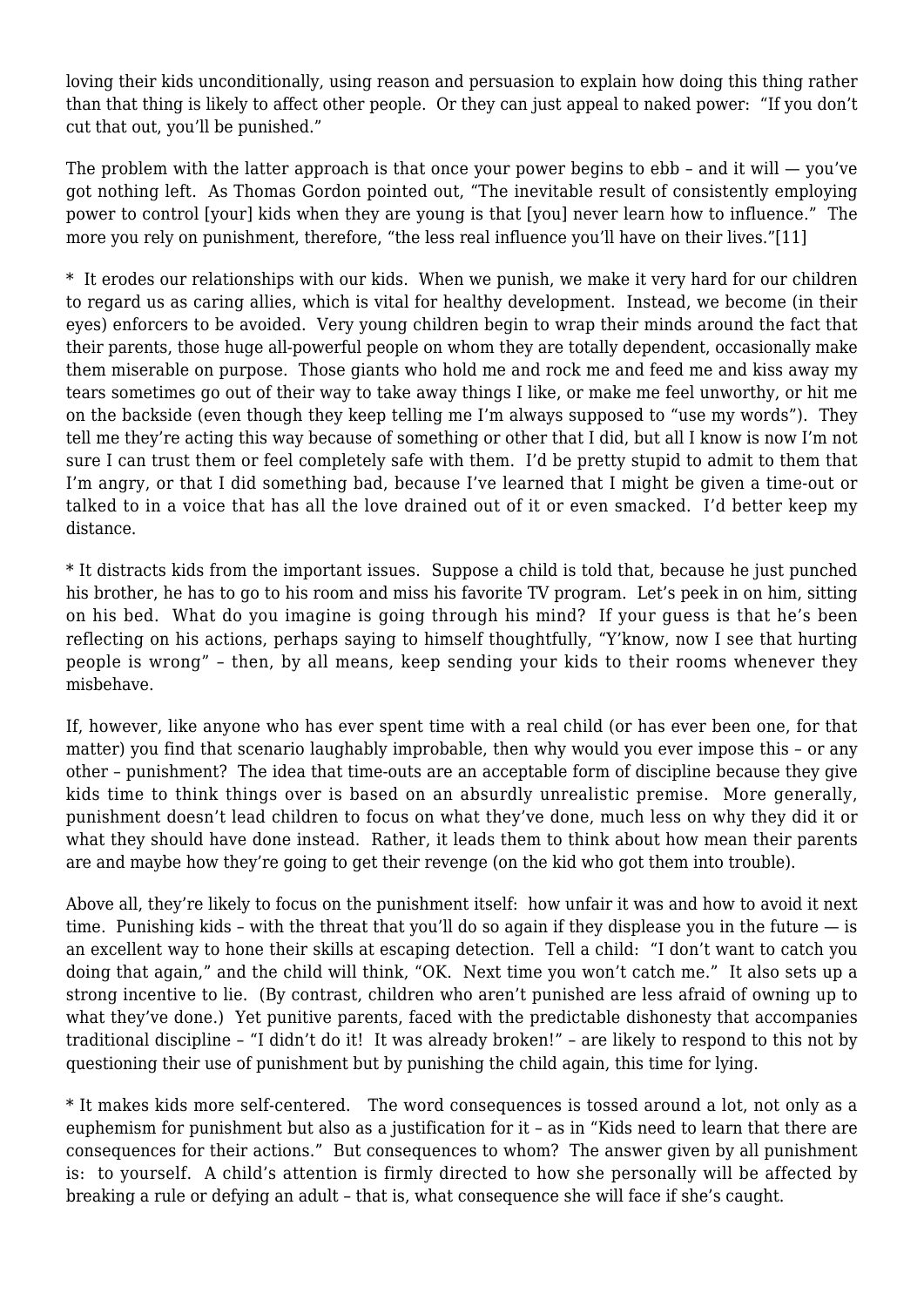When we punish, in other words, we lead children to ask, "What do they (the grown-ups with the power) want me to do, and what will happen to me if I don't do it?" Notice that this is a mirror image of the question evoked in a home or classroom in which children are promised a reward for being good: "What do they want me to do, and what will I get for doing it?" Both questions are entirely about self-interest. And both are completely different from what we'd like kids to ask themselves – for example, "What kind of person do I want to be?"

No wonder a pair of researchers, after discovering that punishing children interferes with their moral development, made sense of that finding by pointing out that punishments "direct the child to the consequences of his behavior for the actor, that is, for the child himself."[12] The more we rely on punitive consequences, including time-out  $-$  or rewards, including praise  $-$  the less likely children are to consider how their actions affect other people. (They may, however, become more likely to perform a cost-benefit analysis – that is, to weigh the risks of being caught and punished against the pleasures of doing whatever it is they're not supposed to do.)

These responses – calculating the risks, figuring out how not to get caught, lying to protect themselves — make sense from the child's perspective. They're perfectly rational. What they're not is moral, and that's because punishment – all punishment, by its very nature — impedes moral thinking. Thus, when defenders of traditional discipline insist that kids are going to face consequences for their behavior when they're out in the "real world," the reasonable response would be to ask what sort of adult out there in the real world is dissuaded from unethical behavior only when he, himself, will pay the price (if he's caught). Our answer would have to be: the sort of adult most of us hope our children won't become.

The argument I've been making is largely a practical one. By any meaningful criteria, punishment simply doesn't work very well, and it's not realistic to expect that more punishment (or a different kind) will turn things around. But how are we to respond to parents who contend that explaining, reasoning, empathizing, and so on can't have more than a limited impact, so we need to "put some teeth into" what we're telling kids and "get their attention" by imposing a consequence, too?

\*

To begin with, notice that this claim is based on the assumption that without the addition of some coercive enforcement mechanism children will ignore the most important people in their world. That's a hard case to make. Sure, kids sometimes ignore specific things we tell them, demonstrating a remarkable case of selective hearing when we call them to dinner or ask them to clean up, but that doesn't mean they're oblivious to our words and actions. On the contrary, even the words of the gentlest parent – or perhaps I should say especially of the gentlest parent – carry enormous clout just because of who's saying them.

Still, could someone argue that threats and punishments command children's attention in a different way? Yes, but the way they do so is terribly counterproductive. The very features of punishment that make it impossible to ignore also make it almost impossible for any good to come out of it. What's getting the kids' attention here is pain, along with the fact that someone on whom they're dependent has caused that pain. This is hardly likely to produce the effect that most of us are looking for. In fact, the effect of punishment is such that it can undermine the benefits of good parenting if the two approaches are combined.[13]

Some parents rationalize the use of punishment by insisting that they really, truly love their kids. No doubt this is true. But it creates a deeply confusing situation for children. It's hard for them to sort out why someone who clearly cares for them also makes them suffer from time to time. It creates the warped idea, which children may carry with them throughout their lives, that causing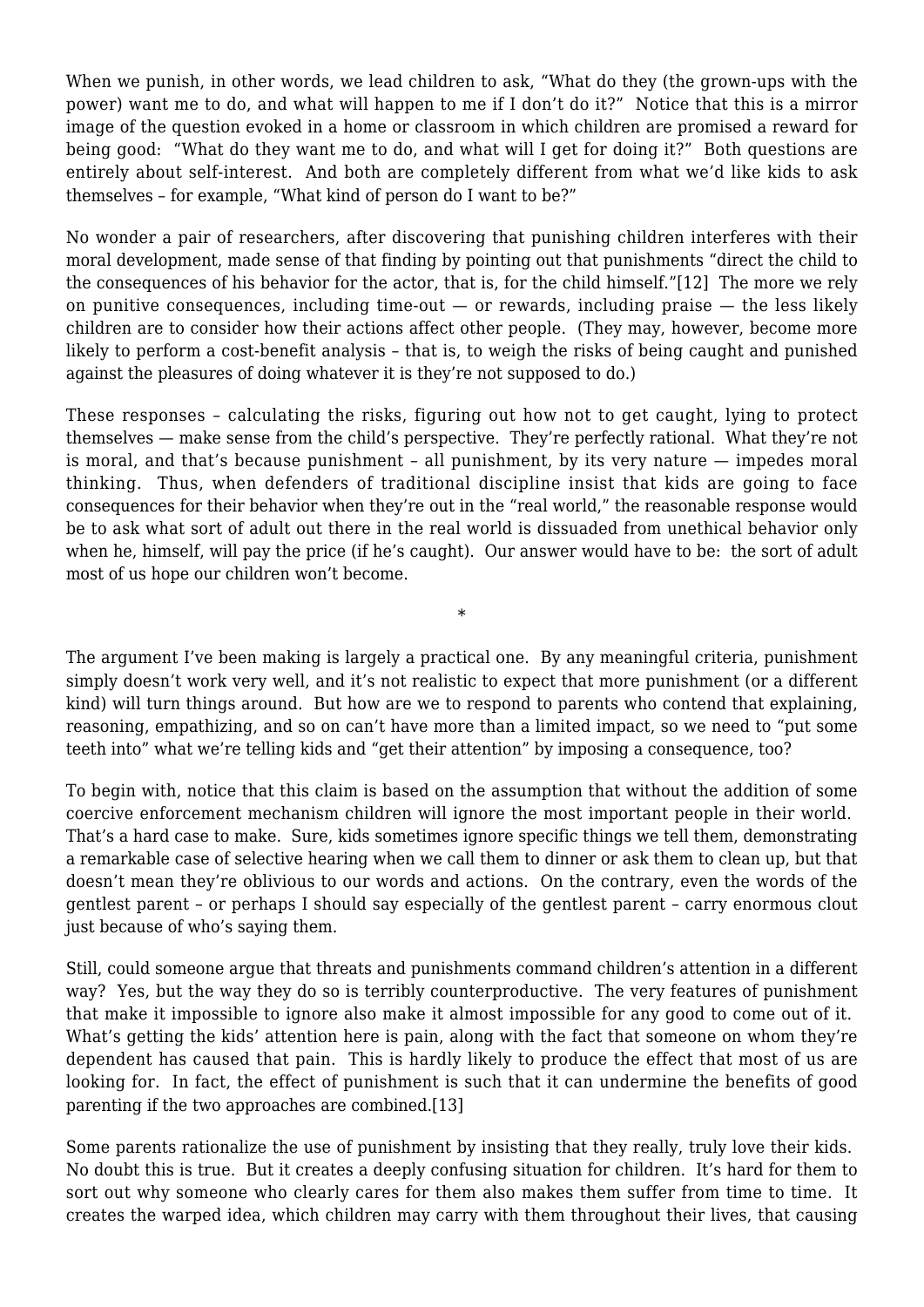people pain is part of what it means to love them. Or else it may simply teach that love is necessarily conditional, that it lasts only for as long as people do exactly what you want.

Another rationalization is that punishment isn't destructive as long as it's imposed for a good reason and as long as that reason is explained to the child. The truth is that explanation doesn't minimize the bad effects of punishment so much as punishment minimizes the good effects of explanation[14]. Suppose you explain things to your child and try to help her focus on how her actions have made someone else feel. You say: "Annie, when you grabbed the Legos away from Jeffrey, you made him sad because now he can't play with them." But what if you're also in the habit of punishing her for certain offenses? The benefits of your explanation may well be wiped out. If Annie knows from experience that you might send her to the time-out chair or do something else unpleasant to her, she's not thinking about Jeffrey. She's just worried about what this will mean for her. The more anxious she's learned to become about the possibility of punishment, the less chance that meaningful moral learning will take place.

If you combine everything in this chapter with the discussion in chapter 2, then a larger pattern begins to emerge. What I've described as a "doing to" approach, which encompasses conditional parenting, actually exists on a continuum, with "harsh corporal punishment" on one side, then "milder spankings," then "other punishments," then "tangible rewards," and finally, on the other end, "verbal rewards." I don't mean to say that hitting your child and saying "Good job!" are morally equivalent. But they are conceptually connected. My concern is with all of these techniques as well as with the assumptions that link them. In my experience, many parents [and teachers] are less likely to explore the "working with" alternative as long as they think it's enough just to pick one of the "doing to" options on the right side of this diagram. That's why I've been spending so much time emphasizing how important it is to reject the whole model.

\*

In effect, I've also been challenging a view that might be called "the more, the merrier." This is the tendency to dismiss arguments that any specific parenting practice is bad news and ought to be replaced by another. "Why not do both?" some people ask. "No reason to throw anything out of your toolbox. Use everything that works."

To begin with, we should respond once again: "Works to do what – and at what cost?" But the real problem is that different strategies sometimes work at cross purposes. One may wipe out the positive effects of the other. You may recall the bit of folk wisdom, confirmed by generations of farmers and grocers, warning that a rotten apple placed in a barrel full of good apples can spoil them. It would be pushing things to postulate a kind of psychological ethylene released by traditional discipline, analogous to the gas given off by bad fruit. But it does seem that the quest for optimal results may require us to abandon certain practices rather than simply piling other, better practices on top of them. We have to eliminate the bad stuff, like punishment and rewards, in order for the good stuff to work.[15]

## **NOTES**

(Please see Unconditional Parenting for the complete citations)

In some cases, children – and, even more commonly, adults – may be punished without regard to whether the intervention is effective. The point may be not to change future behavior but to exact retribution. This evidently motivates some teachers to punish their students (Reyna and Weiner); it's unclear how many parents resort to punishment with the goal of changing how their children act and how many see punishment as a moral imperative. Sears et al., p. 484. Toner, p. 31. Likewise,